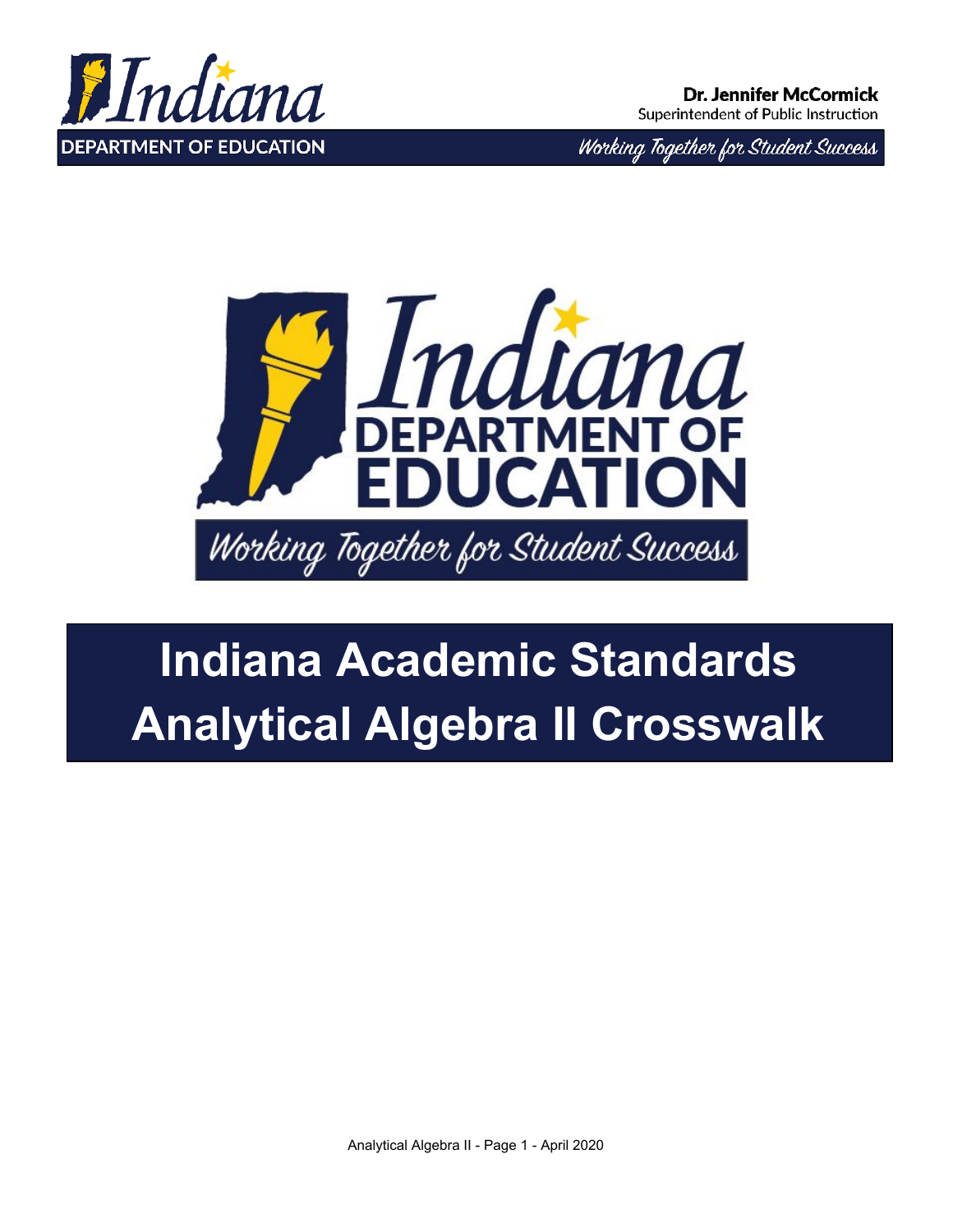

| <b>2018 Standard Language</b>                                                                                                                                                                                                                                                                                                                                                                                                                                  | <b>2020 Standard Language</b>                                                                                                                                                                                                                                                                                                                                                                                                                                  | <b>Suggested Changes</b> |  |  |
|----------------------------------------------------------------------------------------------------------------------------------------------------------------------------------------------------------------------------------------------------------------------------------------------------------------------------------------------------------------------------------------------------------------------------------------------------------------|----------------------------------------------------------------------------------------------------------------------------------------------------------------------------------------------------------------------------------------------------------------------------------------------------------------------------------------------------------------------------------------------------------------------------------------------------------------|--------------------------|--|--|
|                                                                                                                                                                                                                                                                                                                                                                                                                                                                | <b>Analytical Algebra II</b>                                                                                                                                                                                                                                                                                                                                                                                                                                   |                          |  |  |
|                                                                                                                                                                                                                                                                                                                                                                                                                                                                | Data Analysis, Statistics, and Probability                                                                                                                                                                                                                                                                                                                                                                                                                     |                          |  |  |
| AA.DSP.1: Make inferences<br>and justify conclusions from<br>sample surveys, experiments,<br>and observational studies.<br>Recognize the purposes of and<br>differences among sample<br>surveys, experiments, and<br>observational studies; explain<br>how randomization and<br>possible sources of bias relate<br>to each.                                                                                                                                    | AA.DSP.1: Make inferences<br>and justify conclusions from<br>sample surveys, experiments,<br>and observational studies.<br>Recognize the purposes of and<br>differences among sample<br>surveys, experiments, and<br>observational studies; explain<br>how randomization and<br>possible sources of bias relate<br>to each.                                                                                                                                    | No change                |  |  |
| AA.DSP.2: Choose, create,<br>and critique, with technology,<br>mathematical models (linear,<br>quadratic and exponential) for<br>bivariate data sets. Use the<br>models to interpolate and/or<br>extrapolate, to answer<br>questions, and to draw<br>conclusions or make decisions,<br>addressing limitations and<br>long-term ramifications.<br>Recognize when a change in<br>model is needed. Interpret the<br>correlation coefficient for linear<br>models. | AA.DSP.2: Choose, create,<br>and critique, with technology,<br>mathematical models (linear,<br>quadratic and exponential) for<br>bivariate data sets. Use the<br>models to interpolate and/or<br>extrapolate, to answer<br>questions, and to draw<br>conclusions or make decisions,<br>addressing limitations and<br>long-term ramifications.<br>Recognize when a change in<br>model is needed. Interpret the<br>correlation coefficient for linear<br>models. | No change                |  |  |
| AA.DSP.3: Read, interpret, and<br>make decisions about data<br>summarized numerically using<br>measures of center and<br>spread, in tables, and in<br>graphical displays (line graphs,                                                                                                                                                                                                                                                                         | AA.DSP.3: Read, interpret,<br>and make decisions about data<br>summarized numerically using<br>measures of center and<br>spread, in tables, and in<br>graphical displays (line graphs,                                                                                                                                                                                                                                                                         | No change                |  |  |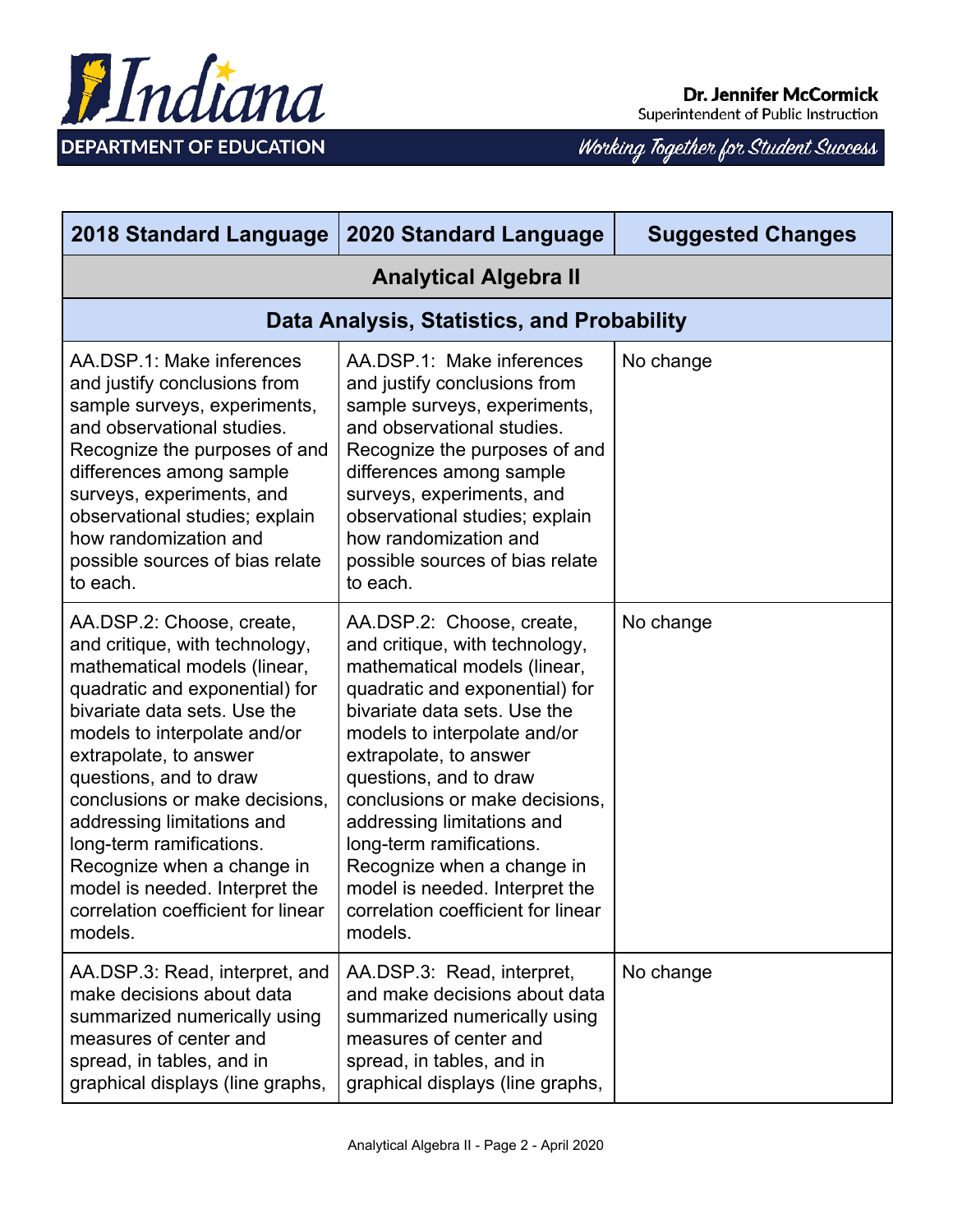#### **Dr. Jennifer McCormick**

Superintendent of Public Instruction



| bar graphs, scatterplots, and<br>histograms), e.g., explain why<br>the mean may not represent a<br>typical salary; critique a<br>graphical display by<br>recognizing that the choice of<br>scale can distort information.                                                                                                                                               | bar graphs, scatterplots, and<br>histograms), e.g., explain why<br>the mean may not represent a<br>typical salary; critique a<br>graphical display by<br>recognizing that the choice of<br>scale can distort information.                                                                                                                                               |           |
|-------------------------------------------------------------------------------------------------------------------------------------------------------------------------------------------------------------------------------------------------------------------------------------------------------------------------------------------------------------------------|-------------------------------------------------------------------------------------------------------------------------------------------------------------------------------------------------------------------------------------------------------------------------------------------------------------------------------------------------------------------------|-----------|
| AA.DSP.4: Analyze and<br>compare univariate data of two<br>or more different data sets<br>using measures of center<br>(mean, median, and mode),<br>shape, and spread (range,<br>interquartile range, standard<br>deviation, percentiles, and<br>variance) making use of<br>technology. Understand the<br>effects of outliers on the<br>statistical summary of the data. | AA.DSP.4: Analyze and<br>compare univariate data of two<br>or more different data sets<br>using measures of center<br>(mean, median, and mode),<br>shape, and spread (range,<br>interquartile range, standard<br>deviation, percentiles, and<br>variance) making use of<br>technology. Understand the<br>effects of outliers on the<br>statistical summary of the data. | No change |
| AA.DSP.5: Record multiple<br>observations (or simulated<br>samples) of random events<br>and construct empirical models<br>of the probability distributions.<br>Construct a theoretical model<br>and apply the law of large<br>numbers to show the<br>relationship between the two<br>models.                                                                            | AA.DSP.5: Record multiple<br>observations (or simulated<br>samples) of random events<br>and construct empirical models<br>of the probability distributions.<br>Construct a theoretical model<br>and apply the law of large<br>numbers to show the<br>relationship between the two<br>models.                                                                            | No change |
| AA.DSP.6: Evaluate the<br>validity of claims based on<br>empirical probabilities and<br>theoretical probabilities,<br>including those derived from<br>dependent and independent<br>events. Draw conclusions and<br>make decisions in various<br>probabilistic contexts. Make                                                                                            | AA.DSP.6: Evaluate the<br>validity of claims based on<br>empirical probabilities and<br>theoretical probabilities,<br>including those derived from<br>dependent and independent<br>events. Draw conclusions and<br>make decisions in various<br>probabilistic contexts. Make                                                                                            | No change |

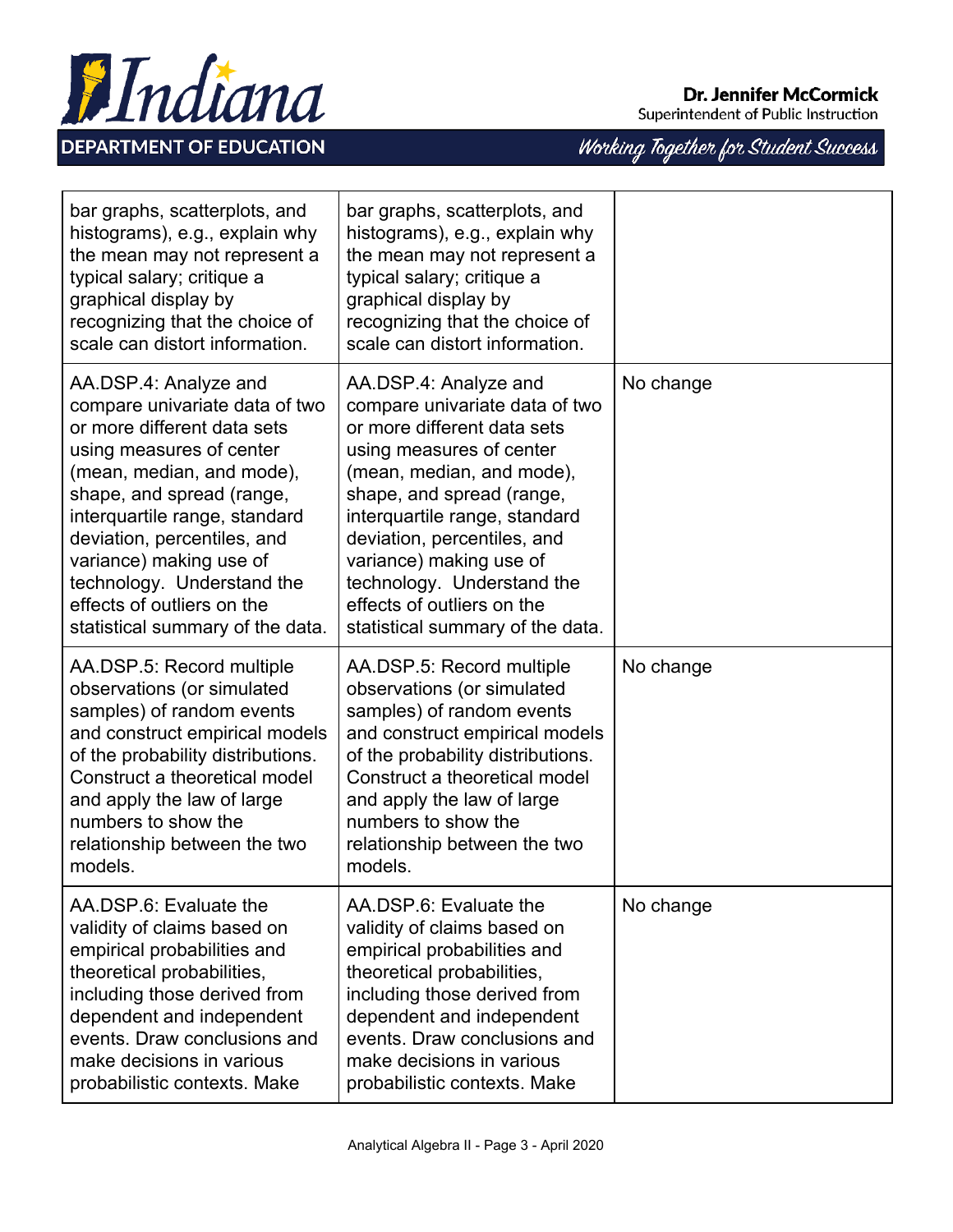

| use of different representations<br>of data including two-way<br>tables and tree diagrams.                                                                                                                                  | use of different representations<br>of data including two-way<br>tables and tree diagrams.                                                                                                                                      |                                                                                                                        |
|-----------------------------------------------------------------------------------------------------------------------------------------------------------------------------------------------------------------------------|---------------------------------------------------------------------------------------------------------------------------------------------------------------------------------------------------------------------------------|------------------------------------------------------------------------------------------------------------------------|
| AA.DSP.7: Determine the<br>nature and number of elements<br>in a finite sample space to<br>model the outcomes of<br>real-world events using the<br>multiplication counting<br>principle, permutations, and<br>combinations. | AA.DSP.7: Determine the<br>nature and number of<br>elements in a finite sample<br>space to model the outcomes<br>of real-world events using the<br><b>Fundamental Counting</b><br>Principle, permutations, and<br>combinations. | Language change<br><b>Changed "Multiplication</b><br>counting principle" to<br>"Fundamental Counting<br>Principle"     |
| <b>Linear Functions and Beyond</b>                                                                                                                                                                                          |                                                                                                                                                                                                                                 |                                                                                                                        |
| AA.LF.1: Model real world<br>situations involving arithmetic<br>sequences and understand<br>that they can be defined both<br>recursively and with an explicit<br>formula.                                                   | AA.LF.1: Model real world<br>situations involving arithmetic<br>sequences and understand<br>that they can be defined both<br>recursively and with an explicit<br>formula.                                                       | No change                                                                                                              |
| AA.LF.2: Find partial sums of<br>arithmetic series that model<br>real world situations.<br>Understand and apply partial<br>sums of arithmetic series<br>written in sigma notation.                                          | AA.LF.2: Find partial sums of<br>arithmetic series that model<br>real world situations.                                                                                                                                         | Language change<br>Removed "Understand and<br>apply partial sums of arithmetic<br>series written in sigma<br>notation" |
| AA.LF.3: Recognize functional<br>relationships in real world<br>contexts. Translate fluently<br>among multiple<br>representations (graphs,<br>tables, equations, and verbal<br>descriptions).                               | AA.LF.3: Recognize functional<br>relationships in real world<br>contexts. Translate fluently<br>among multiple<br>representations (graphs,<br>tables, equations, and verbal<br>descriptions).                                   | No change                                                                                                              |
| AA.LF.4: Within real world<br>contexts, understand<br>composition of functions and<br>combine functions by<br>composition.                                                                                                  | AA.LF.4: Within real world<br>contexts, understand<br>composition of functions and<br>combine functions by<br>composition.                                                                                                      | No change                                                                                                              |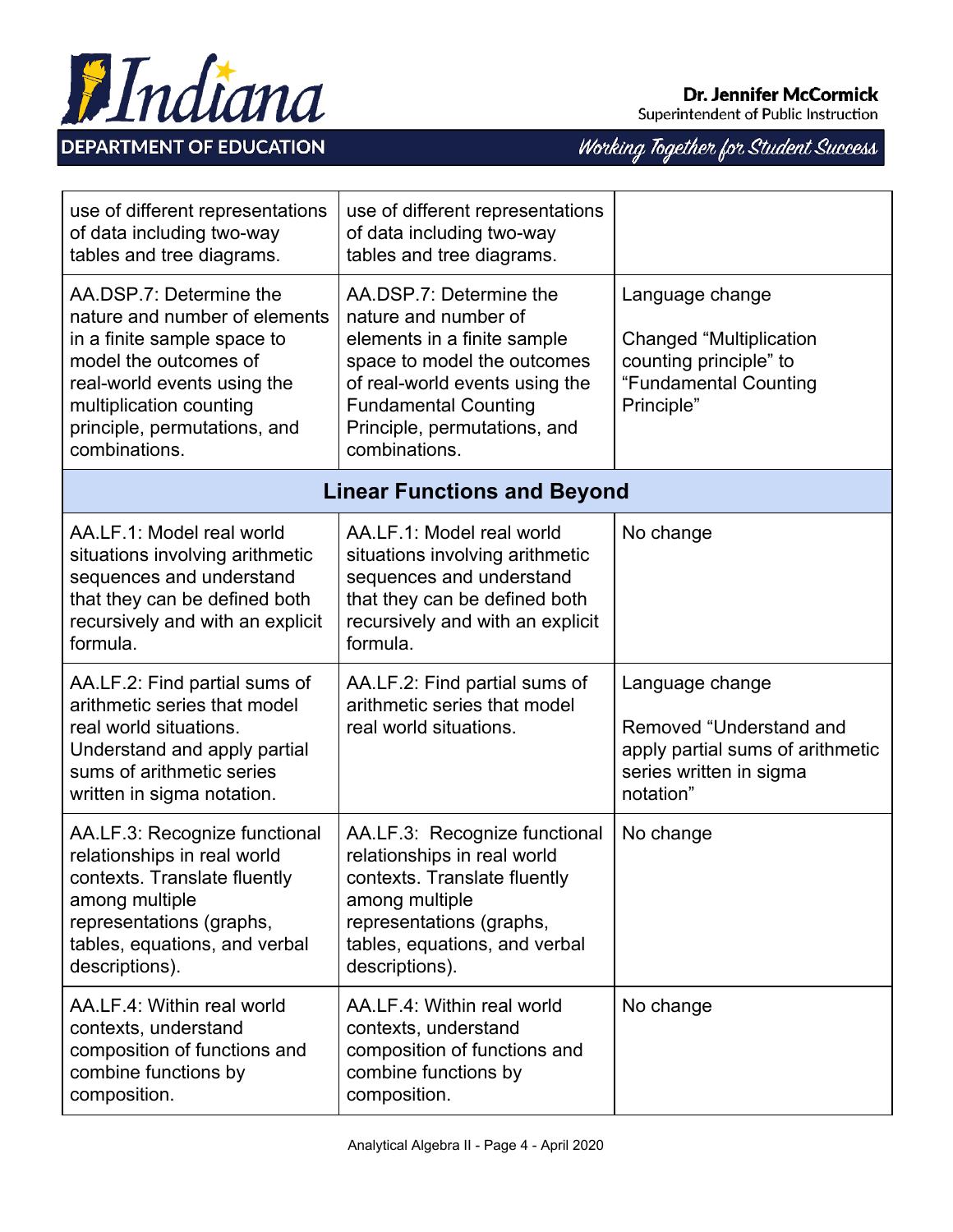

**Dr. Jennifer McCormick** 

Superintendent of Public Instruction

| AA.LF.5: Describe the effect on<br>the graph of $f(x)$ by replacing<br>$f(x)$ with $f(x) + k$ , k $f(x)$ , $f(kx)$ ,<br>and $f(x + k)$ for specific values<br>of k (both positive and<br>negative) with technology.<br>Find the value of k given the<br>graph of $f(x)$ and the graph of<br>$f(x) + k$ , k $f(x)$ , $f(kx)$ , or $f(x + k)$ .<br>Identify and analyze<br>transformations within a real<br>world context. | AA.LF.5: Explore and describe<br>the effect on the graph of $f(x)$<br>by replacing $f(x)$ with $f(x) + k$ , k<br>$f(x)$ , $f(kx)$ , and $f(x + k)$ for<br>specific values of k (both<br>positive and negative) with and<br>without technology. Find the<br>value of k given the graph of<br>$f(x)$ and the graph of $f(x) + k$ , k<br>$f(x)$ , $f(kx)$ , or $f(x + k)$ . | Language change<br>Added "and without"<br>Removed "Identify and analyze<br>transformations within a real<br>world context" |
|--------------------------------------------------------------------------------------------------------------------------------------------------------------------------------------------------------------------------------------------------------------------------------------------------------------------------------------------------------------------------------------------------------------------------|--------------------------------------------------------------------------------------------------------------------------------------------------------------------------------------------------------------------------------------------------------------------------------------------------------------------------------------------------------------------------|----------------------------------------------------------------------------------------------------------------------------|
| AA.LF.6: Solve a system of<br>equations and/or inequalities<br>consisting of a linear equation<br>and a quadratic equation in two<br>variables algebraically and<br>graphically with technology<br>(e.g., find the points of<br>intersection between the<br>line $y = -3x$ and the parabola<br>$y=x^2-6x-5$ ).                                                                                                           | AA.LF.6: Represent and solve<br>real-world problems using a<br>system of equations and/or<br>inequalities consisting of a<br>linear equation and a quadratic<br>equation in two variables with<br>technology.                                                                                                                                                            | Language change<br>Added "Represent"<br>Removed "algebraically"<br>Removed example                                         |
| AA.LF.7: Represent real-world<br>problems using a system of<br>linear equations and/or<br>inequalities in two or three<br>variables. Solve such systems<br>graphically or with matrices, as<br>appropriate to the system, with<br>technology. Interpret the<br>solution and determine<br>whether it is reasonable.                                                                                                       | AA.LF.7: Represent real-world<br>problems using a system of<br>linear equations and/or<br>inequalities in two or three<br>variables. Solve such systems<br>graphically or with matrices,<br>as appropriate to the system,<br>with technology. Interpret the<br>solution and determine<br>whether it is reasonable.                                                       | No change                                                                                                                  |
| <b>Quadratic and Other Polynomial Functions</b>                                                                                                                                                                                                                                                                                                                                                                          |                                                                                                                                                                                                                                                                                                                                                                          |                                                                                                                            |
| AA.QP.1: Represent real-world<br>problems that can be modeled<br>with quadratic functions using<br>tables, graphs, and equations;                                                                                                                                                                                                                                                                                        | AA.QP.1: Represent<br>real-world problems that can<br>be modeled with quadratic<br>functions using tables, graphs,                                                                                                                                                                                                                                                       | No change                                                                                                                  |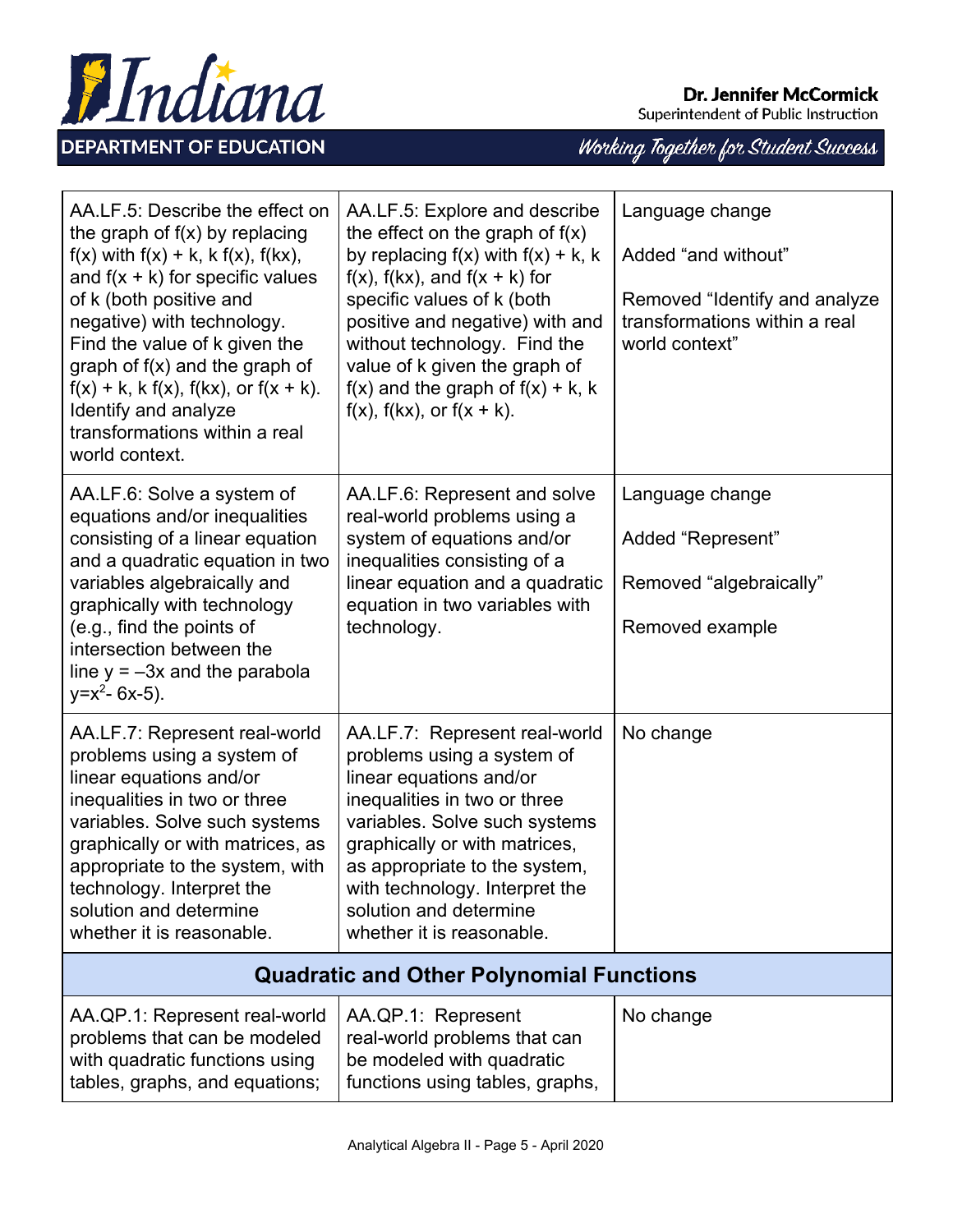



| translate fluently among these<br>representations. Solve such<br>problems with technology.<br>Interpret the solutions and<br>determine whether they are<br>reasonable.                                                                                                                                                                                                          | and equations; translate<br>fluently among these<br>representations. Solve such<br>problems with technology.<br>Interpret the solutions and<br>determine whether they are<br>reasonable.                                                         |                                                                                                                                                                                   |
|---------------------------------------------------------------------------------------------------------------------------------------------------------------------------------------------------------------------------------------------------------------------------------------------------------------------------------------------------------------------------------|--------------------------------------------------------------------------------------------------------------------------------------------------------------------------------------------------------------------------------------------------|-----------------------------------------------------------------------------------------------------------------------------------------------------------------------------------|
| AA.QP.2: Rewrite quadratic<br>functions into the form $y = a(x -$<br>$h)^2$ + k using a variety of<br>strategies and graph these<br>functions with technology.<br>Understand that different forms<br>of an equation can provide<br>different information. Identify<br>and interpret within a given<br>context intercepts, zeros,<br>domain and range, and lines of<br>symmetry. | AA.QP.2: Understand that<br>different forms of a quadratic<br>equation can provide different<br>information. Identify and<br>interpret within a given context<br>the vertex, intercepts, zeros,<br>domain and range, and lines of<br>symmetry.   | Language change<br>Removed "Rewrite quadratic<br>functions into the form $y = a(x -$<br>$h)^2$ + k using a variety of<br>strategies and graph these<br>functions with technology" |
| AA, QP.3: Use the discriminant<br>to determine the number and<br>type of solutions of a quadratic<br>equation in one variable with<br>real coefficients. Know there is<br>an imaginary number, i, such<br>that $i^2 = -1$ , and understand the<br>relationship to non-real<br>complex roots.                                                                                    |                                                                                                                                                                                                                                                  | Removed standard                                                                                                                                                                  |
| AA.QP.4: Represent real-world<br>problems that can be modeled<br>with polynomial functions using<br>graphs and equations. Solve<br>such problems with<br>technology. Interpret the<br>solutions and determine<br>whether they are reasonable.                                                                                                                                   | AA.QP.3: Represent<br>real-world problems that can<br>be modeled with polynomial<br>functions using graphs and<br>equations. Solve such<br>problems with technology.<br>Interpret the solutions and<br>determine whether they are<br>reasonable. | Indicator change<br>No change in language                                                                                                                                         |

Hndiana

**DEPARTMENT OF EDUCATION** 

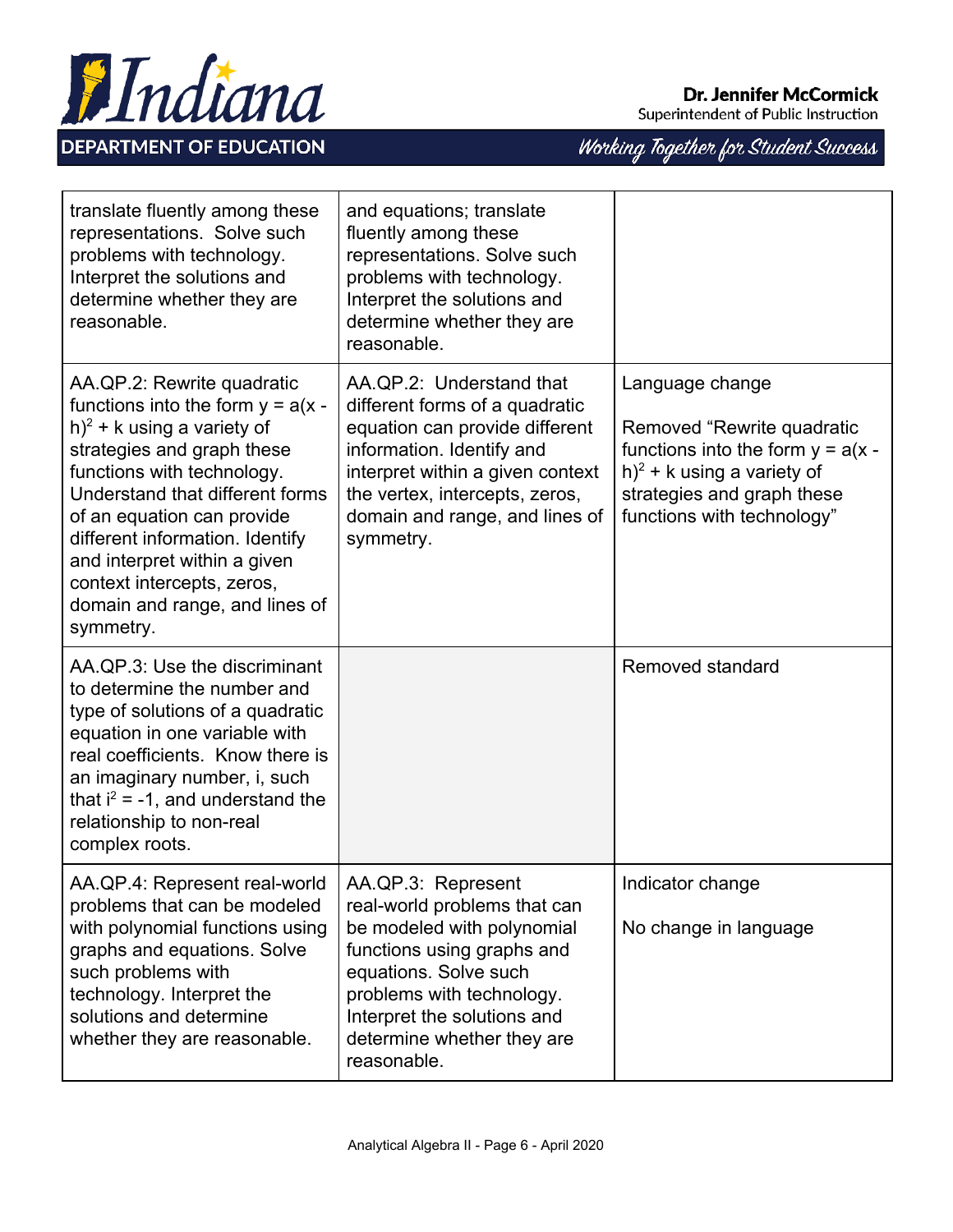

| AA.QP.5: Graph polynomial<br>functions that model a<br>real-world situation with<br>technology. Identify, describe,<br>and interpret key features in<br>the context of the situation,<br>such as intercepts, zeros,<br>domain and range, end<br>behavior, maxima and minima,<br>and lines of symmetry. | AA.QP.4 Graph polynomial<br>functions that model a<br>real-world situation with<br>technology. Identify, describe,<br>and interpret key features in<br>the context of the situation,<br>such as intercepts, zeros,<br>domain and range, end<br>behavior, maxima and minima,<br>and lines of symmetry. | Indicator change<br>No change in language                                                                              |
|--------------------------------------------------------------------------------------------------------------------------------------------------------------------------------------------------------------------------------------------------------------------------------------------------------|-------------------------------------------------------------------------------------------------------------------------------------------------------------------------------------------------------------------------------------------------------------------------------------------------------|------------------------------------------------------------------------------------------------------------------------|
|                                                                                                                                                                                                                                                                                                        | <b>Exponential and Logarithmic Functions</b>                                                                                                                                                                                                                                                          |                                                                                                                        |
| AA.EL.1: Model real world<br>situations involving geometric<br>sequences and understand<br>that they can be defined both<br>recursively and with an explicit<br>formula.                                                                                                                               | AA.EL.1: Model real world<br>situations involving geometric<br>sequences and understand<br>that they can be defined both<br>recursively and with an explicit<br>formula.                                                                                                                              | No change                                                                                                              |
| AA.EL.2: Find partial sums of<br>geometric series that model<br>real world situations.<br>Understand and apply partial<br>sums of geometric series<br>written in sigma notation.                                                                                                                       | AA.EL.2: Find partial sums of<br>geometric series that model<br>real world situations.                                                                                                                                                                                                                | Language change<br>Removed "Understand and<br>apply partial sums of geometric<br>series written in sigma<br>notation". |
| AA.EL.3: Represent real-world<br>problems using exponential<br>functions in one or two<br>variables and solve such<br>problems with technology.<br>Interpret the solutions and<br>determine whether they are<br>reasonable.                                                                            | AA.EL.3: Represent real-world<br>problems using exponential<br>functions in one or two<br>variables and solve such<br>problems with technology.<br>Interpret the solutions and<br>determine whether they are<br>reasonable.                                                                           | No change                                                                                                              |
| AA.EL.4: Graph exponential<br>functions that model real-world<br>situations with technology.<br>Identify, describe, and interpret                                                                                                                                                                      | AA.EL.4: Graph exponential<br>functions that model real-world<br>situations with technology.<br>Identify, describe, and interpret                                                                                                                                                                     | No change                                                                                                              |

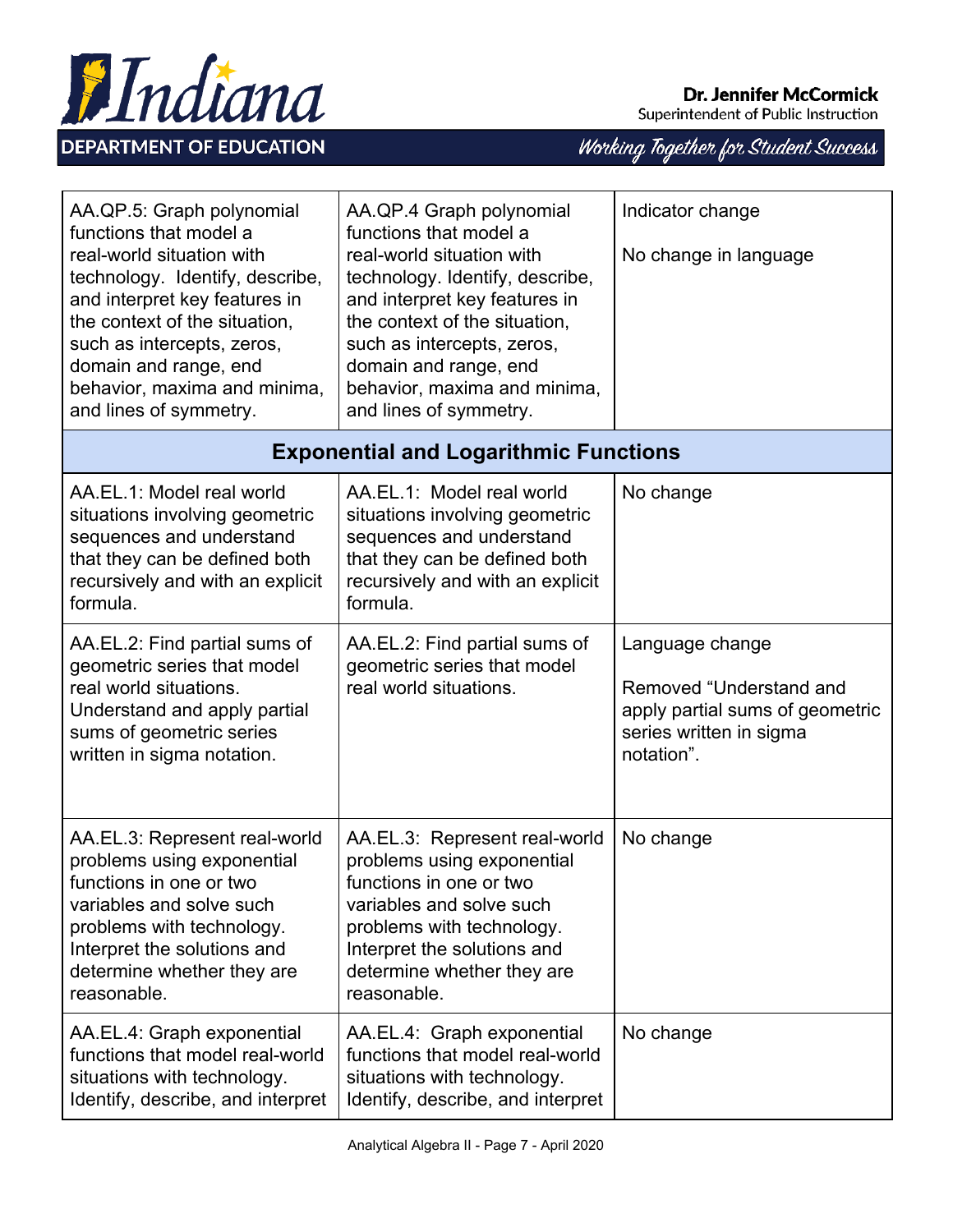



| key features, such as<br>intercepts, zeros, domain,<br>range, asymptotic and end<br>behavior.                                                                                                                                                                                                                                                                                                                                            | key features, such as<br>intercepts, zeros, domain,<br>range, asymptotic and end<br>behavior.                                                                               |                                                                                                                                |
|------------------------------------------------------------------------------------------------------------------------------------------------------------------------------------------------------------------------------------------------------------------------------------------------------------------------------------------------------------------------------------------------------------------------------------------|-----------------------------------------------------------------------------------------------------------------------------------------------------------------------------|--------------------------------------------------------------------------------------------------------------------------------|
| AA.EL.5: Given real-world<br>contexts, identify the percent<br>rate of change in exponential<br>functions written as equations,<br>such as $y = (1.02)^t$ , $y = (0.97)^t$ ,<br>$y = (1.01)^{(12t)}$ , $y = (1.2)^{t/10}$ , and<br>classify them as representing<br>exponential growth or decay.<br>Analyze growth and decay<br>using absolute and relative<br>change and make comparisons<br>using absolute and relative<br>difference. | AA.EL.5: Given real-world<br>contexts, identify the percent<br>rate of change in exponential<br>functions. Classify them as<br>representing exponential<br>growth or decay. | Language change<br>Removed "written as<br>equations"<br>Removed example<br>Removed last sentence to<br>create new 2020 AA.EL.6 |
|                                                                                                                                                                                                                                                                                                                                                                                                                                          | AA.EL.6: Analyze growth and<br>decay using absolute and<br>relative change and make<br>comparisons using absolute<br>and relative difference.                               | New standard                                                                                                                   |
| AA.EL.6: Use the properties of<br>exponents to transform<br>expressions for exponential<br>functions in a given real-world<br>context. (e.g., the expression<br>1.15 $t$ can be rewritten as<br>$(1.15^{1/12})^{12t} \approx 1.012^{12t}$ to reveal<br>the approximate equivalent<br>monthly interest rate if the<br>annual rate is 15%).                                                                                                |                                                                                                                                                                             | Removed standard                                                                                                               |
| AA.EL.7: Know that the inverse<br>of an exponential function is a<br>logarithmic function.<br>Represent exponential and<br>logarithmic functions that                                                                                                                                                                                                                                                                                    | AA.EL.7: Know that the inverse<br>of an exponential function is a<br>logarithmic function. Represent<br>exponential and logarithmic<br>functions that model real-world      | No change                                                                                                                      |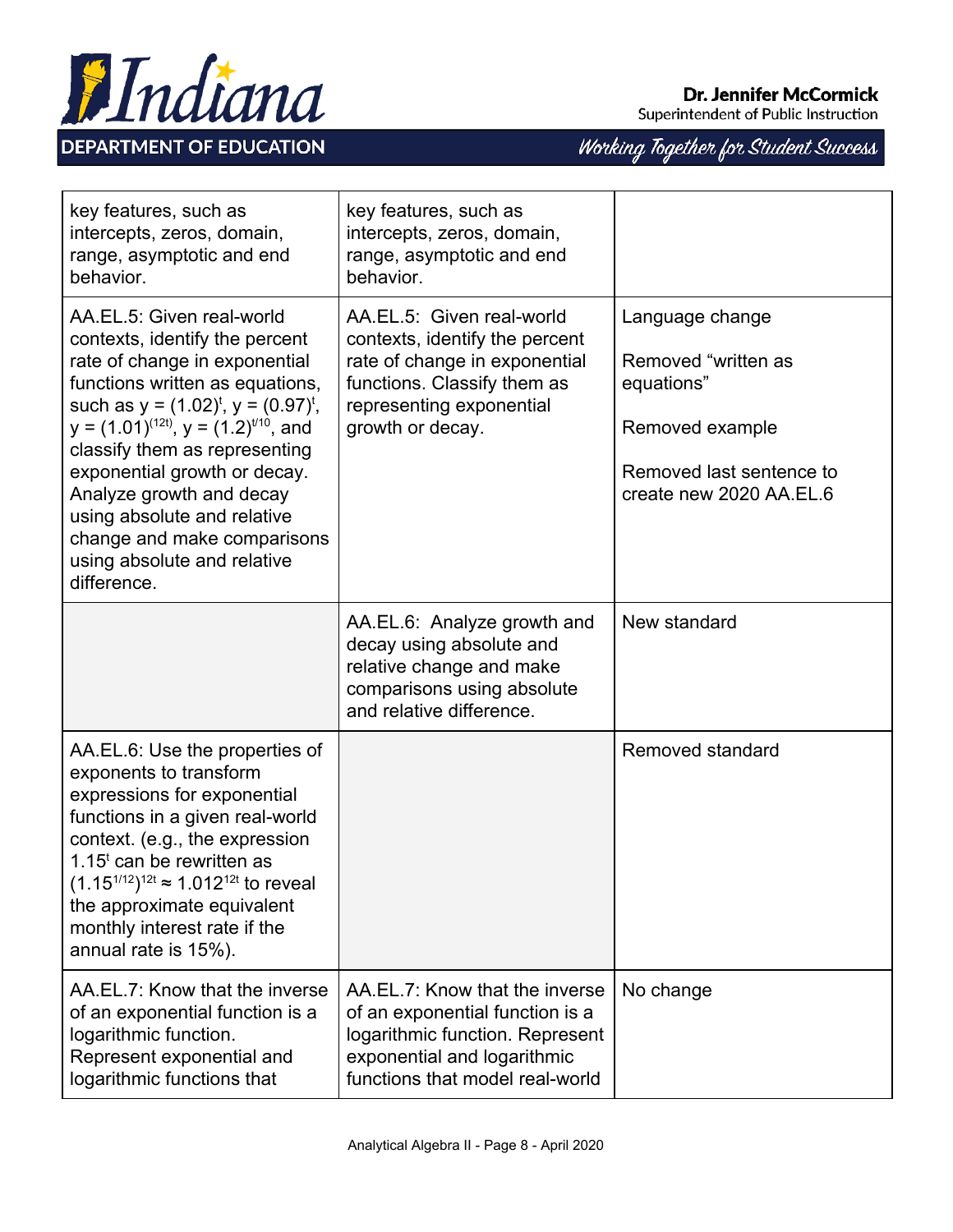

Working Together for Student Success

| model real-world situations<br>using graphing technology and<br>describe their inverse<br>relationship. Use the inverse<br>relationship between<br>exponential functions and<br>logarithms to evaluate<br>expressions and solve<br>equations in one variable.                                                                                                                                                                    | situations using graphing<br>technology and describe their<br>inverse relationship. Use the<br>inverse relationship between<br>exponential functions and<br>logarithms to evaluate<br>expressions and solve<br>equations in one variable.                                                                                    |                                                                                                                                          |
|----------------------------------------------------------------------------------------------------------------------------------------------------------------------------------------------------------------------------------------------------------------------------------------------------------------------------------------------------------------------------------------------------------------------------------|------------------------------------------------------------------------------------------------------------------------------------------------------------------------------------------------------------------------------------------------------------------------------------------------------------------------------|------------------------------------------------------------------------------------------------------------------------------------------|
|                                                                                                                                                                                                                                                                                                                                                                                                                                  | <b>Rational, Radical, and Other Functions</b>                                                                                                                                                                                                                                                                                |                                                                                                                                          |
| AA.R.1: Represent and solve<br>real-world problems that can<br>be modeled with rational<br>functions (including direct,<br>inverse, and joint variation)<br>using tables, graphs, and<br>equations; translate among<br>these representations. Graph<br>rational functions with<br>technology. Identify, describe,<br>and interpret features, such as<br>intercepts, zeros, asymptotes,<br>domain and range, and end<br>behavior. | AA.R.1: Represent and solve<br>real-world problems that can<br>be modeled with rational<br>functions using tables, graphs,<br>and equations. Graph rational<br>functions with technology.<br>Identify, describe, and interpret<br>features, such as intercepts,<br>zeros, asymptotes, domain<br>and range, and end behavior. | Language change<br>Removed " (including direct,<br>inverse, and joint variation)".<br>Removed "translate among<br>these representations" |
| AA.R.2: Represent and solve<br>real-world problems that can<br>be modeled with radical<br>functions using tables, graphs,<br>and equations; translate<br>among these representations.<br>Graph radical functions with<br>technology. Identify, describe,<br>and interpret features, such as<br>intercepts, zeros, asymptotes,<br>domain and range, and end<br>behavior.                                                          | AA.R.2: Represent and solve<br>real-world problems that can<br>be modeled with radical<br>functions using tables, graphs,<br>and equations. Graph radical<br>functions with technology.<br>Identify, describe, and interpret<br>features, such as intercepts,<br>zeros, asymptotes, domain<br>and range, and end behavior.   | Language change<br>Removed "translate among<br>these representations"                                                                    |

Hndiana

**DEPARTMENT OF EDUCATION**